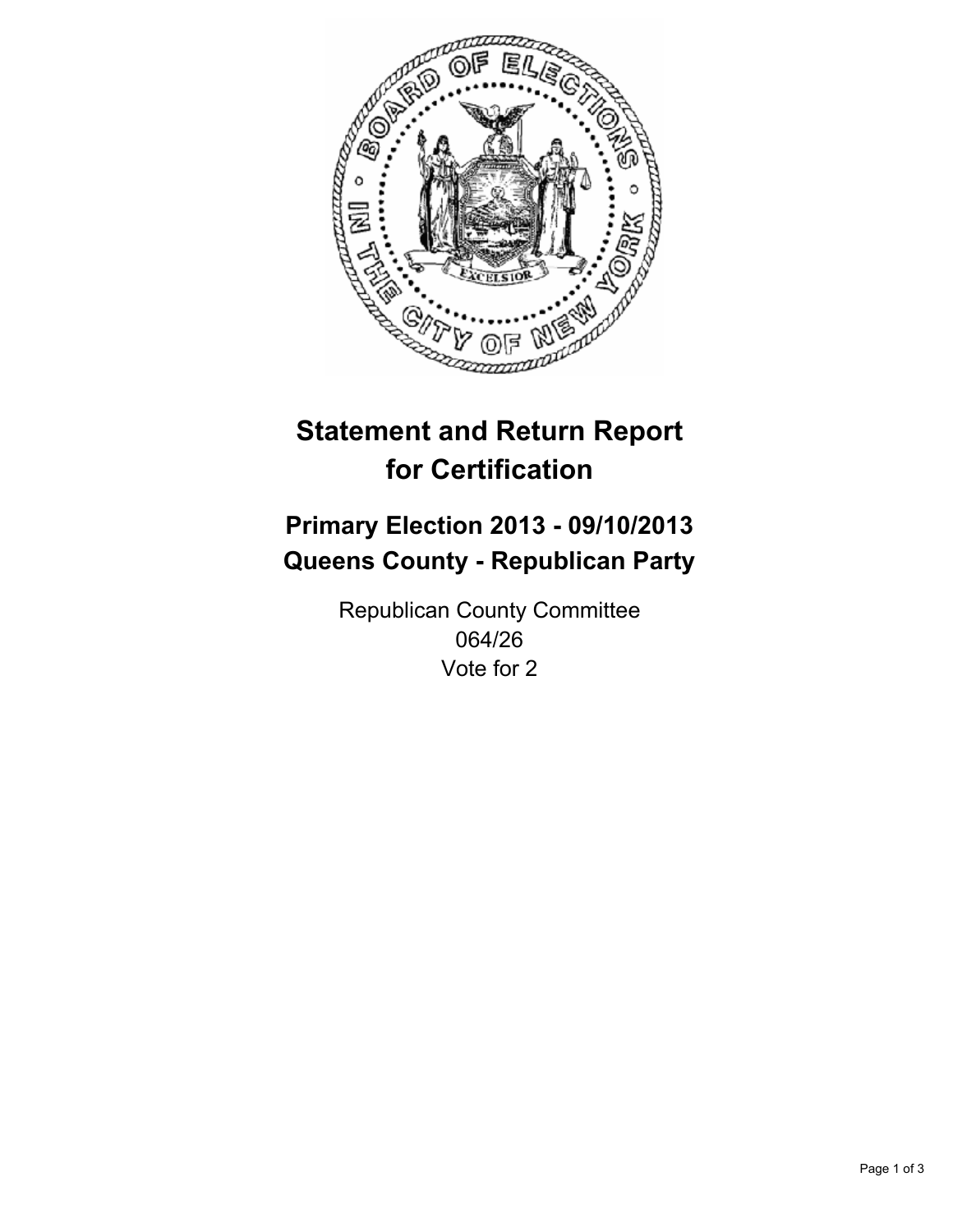

## **Assembly District 26**

| <b>EMERGENCY</b>           | 0        |
|----------------------------|----------|
| ABSENTEE/MILITARY          | 2        |
| <b>FEDERAL</b>             | 0        |
| SPECIAL PRESIDENTIAL       | 0        |
| <b>AFFIDAVIT</b>           | $\Omega$ |
| <b>CHARLES LOH</b>         | 14       |
| NANCY LOH                  | 4        |
| CHRISTOPHER J. CATALANOTTO | 17       |
| STEVEN L. CATALANOTTO      | 5        |
| <b>Total Votes</b>         | 40       |